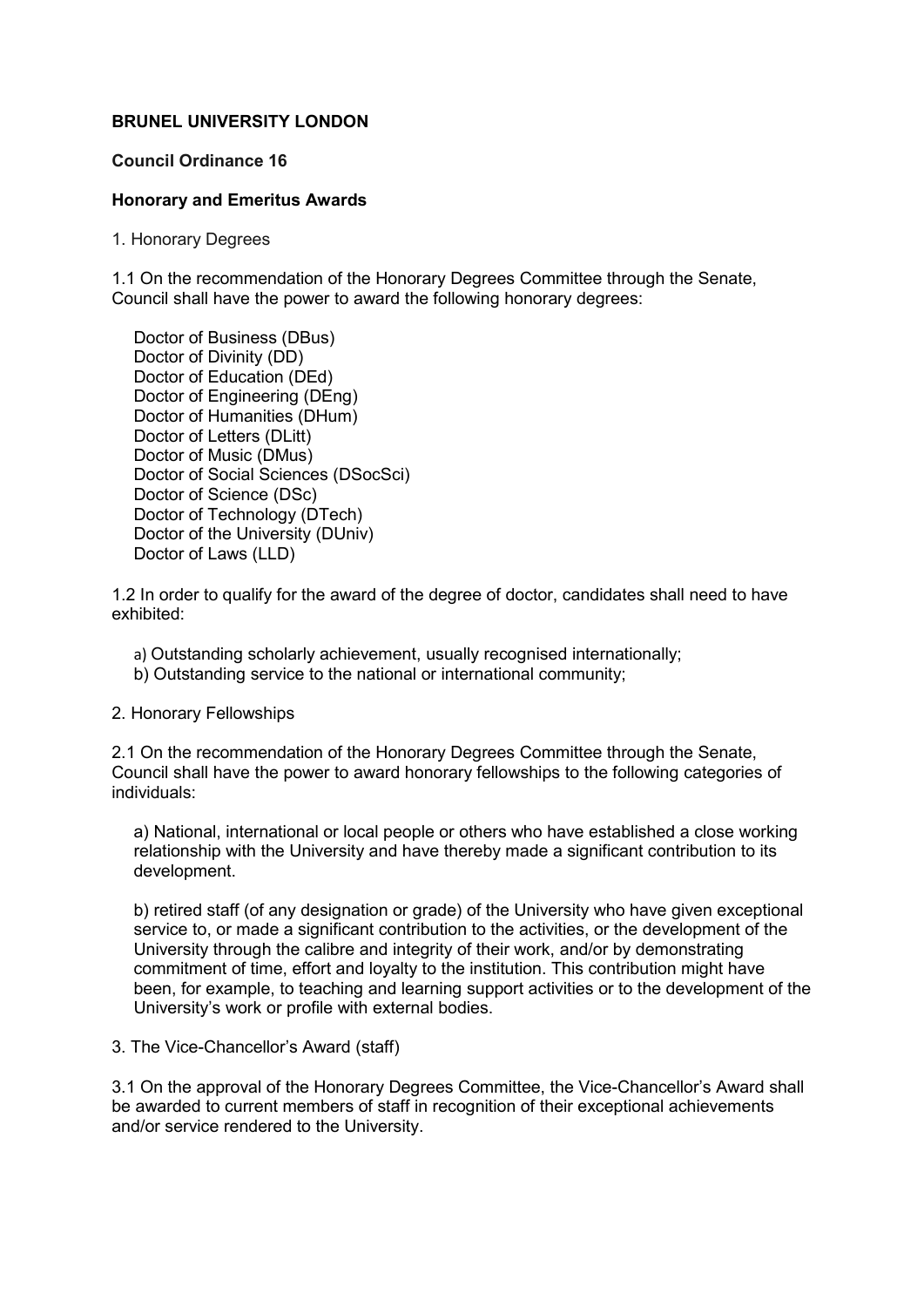3.2 Nominations will normally be considered for individual members of staff, however team nominations will be considered. Nominations for the Vice-Chancellor's Award will be considered every year but not necessarily awarded.

4. The Vice-Chancellor's Award (student)

4.1 On the approval of the Honorary Degrees Committee, the Vice-Chancellor's Award shall be awarded to current students in recognition of their exceptional achievements and/or service rendered to the University.

4.2 Nominations will be considered for individual students, or for small groups of students. Nominations for the Vice-Chancellor's Award will be considered every year but not necessarily awarded.

5. Nomination rights for Honorary Degrees, Honorary Fellowships and the Vice-Chancellor's Awards

5.1 All current staff, current students, the Union of Brunel Students, members of Council and other members of the University are entitled to nominate persons to be considered for Honorary Degrees, Fellowships, and the Vice-Chancellor's Awards.

6. Philanthropic donations

6.1 While the University welcomes the support provided to the University by philanthropic donations, it does not confer honorary degrees or fellowships in return for such donations. For this reason, an individual who has made a philanthropic donation to the University will only be considered for the award of an honorary degree or fellowship if they satisfy the criteria for these awards.

7. Emeritus Professorships/Readerships

7.1 Honorary Degrees Committee, through the Senate and the Council, shall have the power to confer the title of Emeritus Professor/Reader on any professor/doctor of the University on or after his/her retirement, subject to that person meeting the following criteria:

a) that the Professor/Reader should normally have retired from full-time or part time academic employment with the University;

b) that the Professor/Reader should have contributed to the life of the University or the wider community with distinction

c) be distinguished in their academic discipline and will have enhanced the reputation of the University through research, education, knowledge transfer or broader contributions to the University and society.

7.2 Within these criteria, a Professor/Reader who has retired from the University who no longer holds a current contract of full-time employment with the University or with another Institution will be eligible for consideration for conferral of the **title** of Emeritus Professor/Reader. Where an Emeritus Professor/Reader requires ongoing access to University Facilities, this should be considered via the separate ["Honorary and Visitors"](https://intra.brunel.ac.uk/s/hr/Pages/Honorary--Visitors.aspx).

7.3 An Emeritus Professor/Reader shall, for all purposes of courtesy and on ceremonial occasions, have the same privileges as a member of the Senate. S/he shall be a member